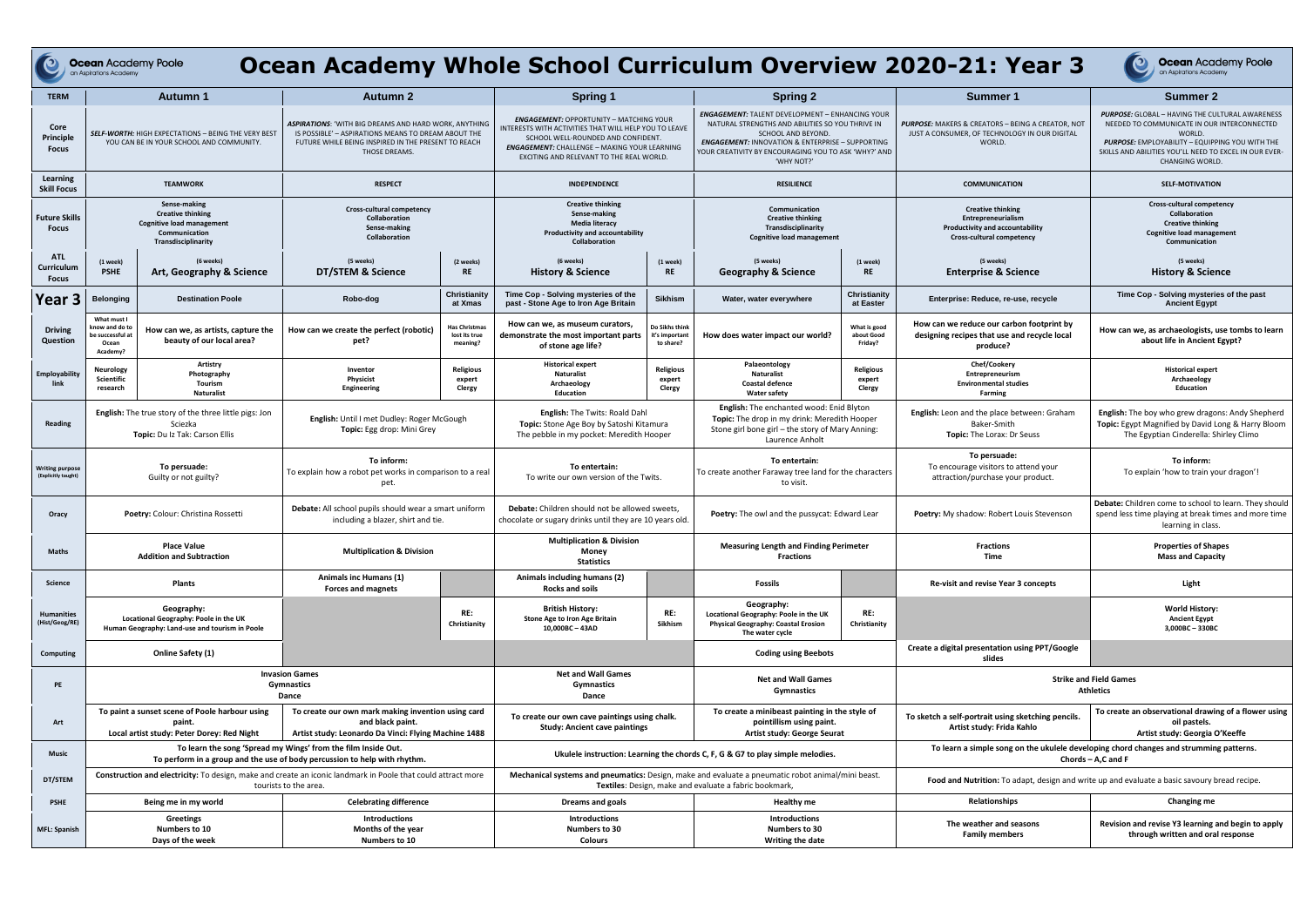|                                               | <b>Ocean Academy Poole</b><br>an Aspirations Academy                                                                                                                           |                                                                                                                                                        |                                                                                                                                                                                             |                                                                                                         |                                                                                                                                                                                                                                          |                                                                                                          |                                                                                                                                                                                                                                                                       |                                                                                  | Ocean Academy Whole School Curriculum Overview 2020-21: Year 4                                                                                           | $\bullet$<br><b>Ocean Academy Poole</b><br>an Aspirations Academy                                                                                                                                                                                             |
|-----------------------------------------------|--------------------------------------------------------------------------------------------------------------------------------------------------------------------------------|--------------------------------------------------------------------------------------------------------------------------------------------------------|---------------------------------------------------------------------------------------------------------------------------------------------------------------------------------------------|---------------------------------------------------------------------------------------------------------|------------------------------------------------------------------------------------------------------------------------------------------------------------------------------------------------------------------------------------------|----------------------------------------------------------------------------------------------------------|-----------------------------------------------------------------------------------------------------------------------------------------------------------------------------------------------------------------------------------------------------------------------|----------------------------------------------------------------------------------|----------------------------------------------------------------------------------------------------------------------------------------------------------|---------------------------------------------------------------------------------------------------------------------------------------------------------------------------------------------------------------------------------------------------------------|
| <b>TERM</b>                                   |                                                                                                                                                                                | <b>Autumn 1</b>                                                                                                                                        | <b>Autumn 2</b>                                                                                                                                                                             |                                                                                                         | <b>Spring 1</b>                                                                                                                                                                                                                          |                                                                                                          | <b>Spring 2</b>                                                                                                                                                                                                                                                       |                                                                                  | Summer 1                                                                                                                                                 | Summer 2                                                                                                                                                                                                                                                      |
| Core<br>Principle<br><b>Focus</b>             | <b>SELF-WORTH:</b> HIGH EXPECTATIONS - BEING THE VERY BEST<br>YOU CAN BE IN YOUR SCHOOL AND COMMUNITY.                                                                         |                                                                                                                                                        | <b>ASPIRATIONS: 'WITH BIG DREAMS AND HARD WORK, ANYTHING</b><br>IS POSSIBLE' - ASPIRATIONS MEANS TO DREAM ABOUT THE<br>FUTURE WHILE BEING INSPIRED IN THE PRESENT TO REACH<br>THOSE DREAMS. |                                                                                                         | <b>ENGAGEMENT: OPPORTUNITY - MATCHING YOUR</b><br>INTERESTS WITH ACTIVITIES THAT WILL HELP YOU TO<br>LEAVE SCHOOL WELL-ROUNDED AND CONFIDENT<br>ENGAGEMENT: CHALLENGE - MAKING YOUR LEARNING<br>EXCITING AND RELEVANT TO THE REAL WORLD. |                                                                                                          | <b>ENGAGEMENT: TALENT DEVELOPMENT - ENHANCING YOUR</b><br>NATURAL STRENGTHS AND ABILITIES SO YOU THRIVE IN<br>SCHOOL AND BEYOND.<br><b>ENGAGEMENT: INNOVATION &amp; ENTERPRISE - SUPPORTING</b><br>YOUR CREATIVITY BY ENCOURAGING YOU TO ASK 'WHY?' AND<br>'WHY NOT?' |                                                                                  | <b>PURPOSE:</b> MAKERS & CREATORS - BEING A CREATOR, NOT<br>JUST A CONSUMER, OF TECHNOLOGY IN OUR DIGITAL<br>WORLD.                                      | <b>PURPOSE:</b> GLOBAL - HAVING THE CULTURAL AWARENESS<br>NEEDED TO COMMUNICATE IN OUR INTERCONNECTED<br>WORLD.<br><b>PURPOSE:</b> EMPLOYABILITY - EQUIPPING YOU WITH THE<br>SKILLS AND ABILITIES YOU'LL NEED TO EXCEL IN OUR EVER-<br><b>CHANGING WORLD.</b> |
| Learning<br><b>Skill Focus</b>                | <b>TEAMWORK</b>                                                                                                                                                                |                                                                                                                                                        | <b>RESPECT</b>                                                                                                                                                                              |                                                                                                         | <b>INDEPENDENCE</b>                                                                                                                                                                                                                      |                                                                                                          | <b>RESILIENCE</b>                                                                                                                                                                                                                                                     |                                                                                  | <b>COMMUNICATION</b>                                                                                                                                     | <b>SELF-MOTIVATION</b>                                                                                                                                                                                                                                        |
| <b>Future Skills</b><br><b>Focus</b>          | Sense-making<br><b>Creative thinking</b><br><b>Cognitive load management</b><br>Communication<br>Transdisciplinarity                                                           |                                                                                                                                                        | Cross-cultural competency<br>Collaboration<br>Sense-making<br>Collaboration                                                                                                                 |                                                                                                         | <b>Creative thinking</b><br>Sense-making<br><b>Media literacy</b><br>Productivity and accountability<br><b>Collaboration</b>                                                                                                             |                                                                                                          | Communication<br><b>Creative thinking</b><br>Transdisciplinarity<br><b>Cognitive load management</b>                                                                                                                                                                  |                                                                                  | <b>Creative thinking</b><br>Entrepreneurialism<br><b>Productivity and accountability</b><br>Cross-cultural competency                                    | Cross-cultural competency<br>Collaboration<br><b>Creative thinking</b><br><b>Cognitive load management</b><br>Communication                                                                                                                                   |
| <b>ATL</b><br>Curriculum<br><b>Focus</b>      | (1 week)<br><b>PSHE</b>                                                                                                                                                        | (6 weeks)<br>Art, Geography & Science                                                                                                                  | (5 weeks)<br>DT/STEM & Science                                                                                                                                                              | (2 weeks)<br><b>RE</b>                                                                                  | (6 weeks)<br><b>History &amp; Science</b>                                                                                                                                                                                                | (1 week)<br><b>RE</b>                                                                                    | (5 weeks)<br><b>Geography &amp; Science</b>                                                                                                                                                                                                                           | (1 week)<br><b>RE</b>                                                            | (5 weeks)<br><b>Enterprise &amp; Science</b>                                                                                                             | (5 weeks)<br><b>History</b>                                                                                                                                                                                                                                   |
| Year 4                                        | <b>Belonging</b>                                                                                                                                                               | <b>Destination Europe</b>                                                                                                                              | <b>Rock Band</b>                                                                                                                                                                            | <b>Christianity</b><br>at Xmas                                                                          | Time Cop:<br>The Roman Empire and their<br>influence on Britain                                                                                                                                                                          | Judaism                                                                                                  | <b>Survivors</b>                                                                                                                                                                                                                                                      | Christianity<br>at Easter                                                        | Enterprise: Scrummdiddlyumptious                                                                                                                         | All the World is a stage:<br><b>Shakespeare's Britain</b>                                                                                                                                                                                                     |
| <b>Driving</b><br>Question                    | What is the<br>difference<br>between a<br>growth and<br>fixed mindset?                                                                                                         | How can we, as tour guides, promote<br>a trip to our chosen European<br>destination? (Italy)                                                           | How can we, as producers, put on the<br>greatest rock show Poole has ever seen?                                                                                                             | What is the most<br>significant part<br>of the nativity?                                                | <b>Which invention from Ancient Rome</b><br>has had the most impact on our<br>lives today?                                                                                                                                               | How<br>nportant is it<br>for Jewish<br>people to do<br>what God asks<br>them to do?                      | How can we survive and thrive in a<br>hostile environment?                                                                                                                                                                                                            | Is forgiveness<br>always possible?                                               | How can we, as advertisers, persuade someone to<br>buy our chocolate bar?                                                                                | How can we bring 'The Tempest' by William<br>Shakespeare to life?                                                                                                                                                                                             |
| <b>Employability</b>                          | Neurology<br><b>Scientific</b><br>research                                                                                                                                     | Tourism<br>Web design<br><b>Biology/Physiology</b><br><b>Medicine</b>                                                                                  | Inventor<br>Musician<br>Electrician<br>Engineering                                                                                                                                          | <b>Religious</b><br>expert<br>Clergy                                                                    | <b>Historical expert</b><br>Archaeology<br><b>Education</b>                                                                                                                                                                              | <b>Religious</b><br>expert<br>Clergy                                                                     | Naturalist<br>Explorer<br><b>Biology</b><br>Engineering                                                                                                                                                                                                               | <b>Religious</b><br>expert<br>Clergy                                             | <b>Advertising/Marketing</b><br>Entrepreneurism<br><b>Food technology</b>                                                                                | <b>Literature studies</b><br><b>Historical expert</b><br><b>Education</b><br>Performance/Entertainment industry                                                                                                                                               |
| Reading                                       | <b>English:</b> Toro Toro: Michael Morpurgo<br>Topic: Escape from Pompeii: Christina Ballit                                                                                    |                                                                                                                                                        | English: The lost thing: Shaun Tan<br>Topic: Little people. Big dreams - David Bowie: Isabel<br>Sanchez Vegara                                                                              |                                                                                                         | <b>English:</b> Fantastic beasts: JK Rowling<br><b>Topic: Romulus and Remus</b>                                                                                                                                                          |                                                                                                          | English: Ice Trap! Shackleton's Incredible<br>Expedition: MP Robertson & M Hooper<br>Topic: Survivors: David Long                                                                                                                                                     |                                                                                  | English: Charlie and the chocolate factory: Roald<br>Dahl                                                                                                | English: A Shakespeare story - Shakespeare stories for<br>children: Andrew Matthews                                                                                                                                                                           |
| <b>Writing purpose</b><br>(Explicitly taught) | To persuade: Persuasive letter to Antonio's father to<br>stop bull fighting.                                                                                                   |                                                                                                                                                        | To entertain: To continue the story in the same style of<br>Shaun Tan.                                                                                                                      |                                                                                                         | To inform: To write a non-chronological report<br>about a mythical beast.                                                                                                                                                                |                                                                                                          | To entertain: To write a section of Shackleton's diary<br>based on his adventures.                                                                                                                                                                                    |                                                                                  | To persuade:                                                                                                                                             | <b>To entertain:</b>                                                                                                                                                                                                                                          |
| Orcay                                         | <b>Debate:</b> Should people be allowed to live near<br>natural danger zones such as volcanoes considering<br>how risky it is and how much money it costs to repair<br>damage? |                                                                                                                                                        | Poetry: Talking turkeys: Benjamin Zephaniah                                                                                                                                                 |                                                                                                         | Poetry: Jabberwocky: Lewis Carroll                                                                                                                                                                                                       |                                                                                                          | Debate: In 2020, NASA were allocated a budget of<br>\$23billion. This should be stopped so the money can<br>be spent on solving world poverty and hunger. Space<br>exploration is less important.                                                                     |                                                                                  | Debate: It should no longer be allowed to buy<br>products which are not certified fair trade; even if<br>that does mean all food will be more expensive. | Poetry: Poetry for Kids: William Shakespeare (Dr.<br>Marguerite Tassi Ph.D)                                                                                                                                                                                   |
| <b>Maths</b>                                  |                                                                                                                                                                                | <b>Place Value</b><br><b>Addition and subtraction</b>                                                                                                  | Measuring length and perimeter<br><b>Multiplication and Division</b>                                                                                                                        |                                                                                                         | <b>Finding area</b><br><b>Fractions</b>                                                                                                                                                                                                  |                                                                                                          | <b>Fractions</b><br>Decimals                                                                                                                                                                                                                                          |                                                                                  | Money<br>Time                                                                                                                                            | <b>Statistics</b><br>Geometry: Properties of shape, position and<br>direction                                                                                                                                                                                 |
| Science                                       |                                                                                                                                                                                | <b>Animals inc humans</b>                                                                                                                              | Electricity                                                                                                                                                                                 |                                                                                                         | <b>Revisit and revise</b>                                                                                                                                                                                                                |                                                                                                          | Living things and their habitats                                                                                                                                                                                                                                      |                                                                                  | <b>States of matter</b>                                                                                                                                  | Sound                                                                                                                                                                                                                                                         |
| <b>Humanities</b><br>(Hist/Geog/RE)           |                                                                                                                                                                                | Geography:<br>Locational Geography: Italy, Europe<br>Human Geography: Comparing civilisations in various<br>landforms, climates and terrains           |                                                                                                                                                                                             | RE:<br>Christianity                                                                                     | <b>British History:</b><br>The Roman Empire and its impact on<br>Britain                                                                                                                                                                 | RE:<br>Judaism                                                                                           | Geography:<br><b>Locational Geography: Europe</b><br>Physical Geography: Mountains and<br>volcanoes                                                                                                                                                                   | RE:<br>Christianity                                                              |                                                                                                                                                          | <b>British History:</b><br>William Shakespeare and changes in theatre over the ages                                                                                                                                                                           |
| Computing                                     |                                                                                                                                                                                | Create a padlet                                                                                                                                        | Coding with micro:bit (1)                                                                                                                                                                   |                                                                                                         |                                                                                                                                                                                                                                          |                                                                                                          | Online Safety (2)                                                                                                                                                                                                                                                     |                                                                                  | Create a movie/video                                                                                                                                     | Scratch (1) - Create a quiz                                                                                                                                                                                                                                   |
| PE                                            | <b>Invasion games</b><br>Gymnastics                                                                                                                                            |                                                                                                                                                        |                                                                                                                                                                                             | <b>Invasion games</b><br>Gymnastics                                                                     |                                                                                                                                                                                                                                          | Net and wall games<br>Gymnastics<br>Dance                                                                |                                                                                                                                                                                                                                                                       | <b>Strike and field games</b><br><b>Athletics</b><br>Dance                       |                                                                                                                                                          |                                                                                                                                                                                                                                                               |
| Art                                           |                                                                                                                                                                                | To create portraits of famous musicians using collage<br>To create a cubism portrait using oil pastels.<br>Artist study: Pablo Picasso<br>and pastels. |                                                                                                                                                                                             | To develop brush technique to create life cycle<br>illustrations.<br>Artist study: Maria Sibylla Merian |                                                                                                                                                                                                                                          | To mix paint and use shades to create mood in our<br>paintings.<br><b>Artist study: Andy Goldsworthy</b> |                                                                                                                                                                                                                                                                       | To create a still life portrait using soft pastels.<br>Artist study: Frida Kahlo | To create texture in landscape paintings<br>(impressionism).<br><b>Artist study: Claude Monet</b>                                                        |                                                                                                                                                                                                                                                               |
| Music                                         |                                                                                                                                                                                |                                                                                                                                                        |                                                                                                                                                                                             |                                                                                                         | Steel drum instruction: Learning basic chords to play simple melodies (first step calypso).                                                                                                                                              |                                                                                                          |                                                                                                                                                                                                                                                                       |                                                                                  | Ukulele instruction: Revising the chords C, F, G & G7 to play simple melodies.                                                                           |                                                                                                                                                                                                                                                               |
| DT/STEM                                       |                                                                                                                                                                                |                                                                                                                                                        | Electrical circuits: Design, make and evaluate a jijggle-bot mascot for the rockband.<br>Textiles: Design, make and evaluate a textile Christmas decoration.                                |                                                                                                         |                                                                                                                                                                                                                                          |                                                                                                          | <b>Mechanisms:</b> To design, make and evaluate a Roman catapult.                                                                                                                                                                                                     |                                                                                  |                                                                                                                                                          | Shell structures: Research, design and use CAD to produce 3D food packaging.<br>Food and Nutrition: Food tasting and evaluation.                                                                                                                              |
| <b>PSHE</b>                                   |                                                                                                                                                                                | Being me in my world                                                                                                                                   | <b>Celebrating difference</b>                                                                                                                                                               |                                                                                                         | Dreams and goals                                                                                                                                                                                                                         |                                                                                                          | <b>Healthy me</b>                                                                                                                                                                                                                                                     |                                                                                  | Relationships                                                                                                                                            | Changing me                                                                                                                                                                                                                                                   |
| <b>MFL</b>                                    |                                                                                                                                                                                | Numbers to 30<br><b>Colours</b><br>Days and months<br>Seasons and the weather                                                                          | <b>Family members</b><br><b>Food and drink</b>                                                                                                                                              |                                                                                                         | <b>Expressing emotion</b><br><b>Expressing likes and dislikes</b><br>Numbers to 50                                                                                                                                                       |                                                                                                          | <b>Birthdays</b><br><b>Directions</b>                                                                                                                                                                                                                                 |                                                                                  | Numbers to 100<br><b>Relationships: friends and family</b><br>Common places to visit                                                                     | Revision and revise Y3-4 learning and begin to apply<br>through written and oral response                                                                                                                                                                     |

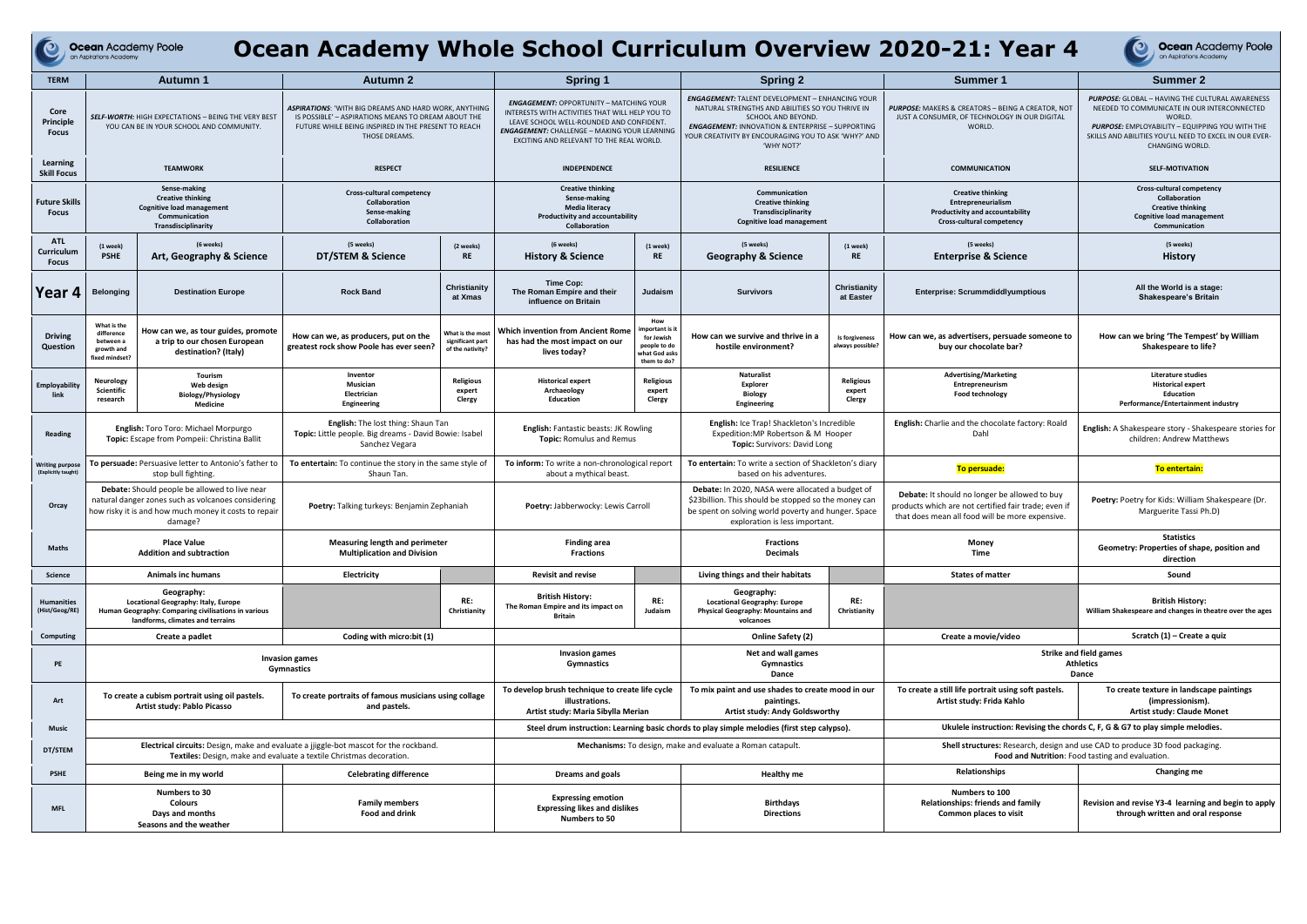| Ocean Academy Whole School Curriculum Overview 2020-21: Year 5<br><b>Ocean Academy Poole</b><br><b>Ocean Academy Poole</b><br>an Aspirations Academy<br>an Aspirations Academy |                                                                                                                                                                                                         |                                                              |                                                                                                                                                                                             |                                                     |                                                                                                                                                                                                                                           |                                                          |                                                                                                                                                                                                                                                               |                                                                        |                                                                                                                                                         |                                                                                                                                                                                                                                                               |
|--------------------------------------------------------------------------------------------------------------------------------------------------------------------------------|---------------------------------------------------------------------------------------------------------------------------------------------------------------------------------------------------------|--------------------------------------------------------------|---------------------------------------------------------------------------------------------------------------------------------------------------------------------------------------------|-----------------------------------------------------|-------------------------------------------------------------------------------------------------------------------------------------------------------------------------------------------------------------------------------------------|----------------------------------------------------------|---------------------------------------------------------------------------------------------------------------------------------------------------------------------------------------------------------------------------------------------------------------|------------------------------------------------------------------------|---------------------------------------------------------------------------------------------------------------------------------------------------------|---------------------------------------------------------------------------------------------------------------------------------------------------------------------------------------------------------------------------------------------------------------|
| <b>TERM</b>                                                                                                                                                                    |                                                                                                                                                                                                         | <b>Autumn 1</b>                                              | <b>Autumn 2</b>                                                                                                                                                                             |                                                     | <b>Spring 1</b>                                                                                                                                                                                                                           |                                                          | <b>Spring 2</b>                                                                                                                                                                                                                                               |                                                                        | Summer 1                                                                                                                                                | Summer 2                                                                                                                                                                                                                                                      |
| Core<br>Principle<br><b>Focus</b>                                                                                                                                              | SELF-WORTH: HIGH EXPECTATIONS - BEING THE VERY BEST<br>YOU CAN BE IN YOUR SCHOOL AND COMMUNITY.                                                                                                         |                                                              | <b>ASPIRATIONS: 'WITH BIG DREAMS AND HARD WORK, ANYTHING</b><br>IS POSSIBLE' - ASPIRATIONS MEANS TO DREAM ABOUT THE<br>FUTURE WHILE BEING INSPIRED IN THE PRESENT TO REACH<br>THOSE DREAMS. |                                                     | <b>ENGAGEMENT: OPPORTUNITY - MATCHING YOUR</b><br>INTERESTS WITH ACTIVITIES THAT WILL HELP YOU TO<br>LEAVE SCHOOL WELL-ROUNDED AND CONFIDENT.<br>ENGAGEMENT: CHALLENGE - MAKING YOUR LEARNING<br>EXCITING AND RELEVANT TO THE REAL WORLD. |                                                          | ENGAGEMENT: TALENT DEVELOPMENT - ENHANCING YOUR<br>NATURAL STRENGTHS AND ABILITIES SO YOU THRIVE IN<br>SCHOOL AND BEYOND.<br><b>ENGAGEMENT: INNOVATION &amp; ENTERPRISE - SUPPORTING</b><br>OUR CREATIVITY BY ENCOURAGING YOU TO ASK 'WHY?' AND<br>'WHY NOT?' |                                                                        | PURPOSE: MAKERS & CREATORS - BEING A CREATOR, NOT<br>JUST A CONSUMER, OF TECHNOLOGY IN OUR DIGITAL<br>WORLD.                                            | <b>PURPOSE:</b> GLOBAL - HAVING THE CULTURAL AWARENESS<br>NEEDED TO COMMUNICATE IN OUR INTERCONNECTED<br>WORLD.<br><b>PURPOSE:</b> EMPLOYABILITY - EQUIPPING YOU WITH THE<br>SKILLS AND ABILITIES YOU'LL NEED TO EXCEL IN OUR EVER-<br><b>CHANGING WORLD.</b> |
| Learning<br><b>Skill Focus</b>                                                                                                                                                 | <b>TEAMWORK</b>                                                                                                                                                                                         |                                                              | <b>RESPECT</b>                                                                                                                                                                              |                                                     | <b>INDEPENDENCE</b>                                                                                                                                                                                                                       |                                                          | <b>RESILIENCE</b>                                                                                                                                                                                                                                             |                                                                        | <b>COMMUNICATION</b>                                                                                                                                    | <b>SELF-MOTIVATION</b>                                                                                                                                                                                                                                        |
| <b>Future Skills</b><br><b>Focus</b>                                                                                                                                           | Sense-making<br><b>Creative thinking</b><br><b>Cognitive load management</b><br>Communication<br>Transdisciplinarity                                                                                    |                                                              | Cross-cultural competency<br>Collaboration<br>Sense-making<br>Collaboration                                                                                                                 |                                                     | <b>Creative thinking</b><br>Sense-making<br><b>Media literacy</b><br><b>Productivity and accountability</b><br><b>Collaboration</b>                                                                                                       |                                                          | Communication<br><b>Creative thinking</b><br>Transdisciplinarity<br><b>Cognitive load management</b>                                                                                                                                                          |                                                                        | <b>Creative thinking</b><br>Entrepreneurialism<br>Productivity and accountability<br>Cross-cultural competency                                          | <b>Cross-cultural competency</b><br>Collaboration<br><b>Creative thinking</b><br><b>Cognitive load management</b><br>Communication                                                                                                                            |
| <b>ATL</b><br>Curriculum<br><b>Focus</b>                                                                                                                                       | (1 week)<br><b>PSHE</b>                                                                                                                                                                                 | (6 weeks)<br>Art, Geography & Science                        | (5 weeks)<br>DT/STEM & Science                                                                                                                                                              | (2 weeks)<br><b>RE</b>                              | (6 weeks)<br><b>History &amp; Science</b>                                                                                                                                                                                                 | (1 week)<br><b>RE</b>                                    | (5 weeks)<br><b>Geography &amp; Science</b>                                                                                                                                                                                                                   | (1 week)<br><b>RE</b>                                                  | (5 weeks)<br><b>Enterprise &amp; Science</b>                                                                                                            | (5 weeks)<br><b>History</b>                                                                                                                                                                                                                                   |
| Year 5                                                                                                                                                                         | <b>Belonging</b>                                                                                                                                                                                        | <b>Destination South America</b>                             | Rocketman: Fly me to the moon                                                                                                                                                               | Christianity<br>at Xmas                             | Time Cop:<br><b>Ancient Mayan civilisation</b>                                                                                                                                                                                            | <b>Hinduism</b>                                          | Rocketman: Life on Mars                                                                                                                                                                                                                                       | Christianity<br>at Easter                                              | <b>Enterprise: Water aid</b>                                                                                                                            | Time Cop:<br>Anglo Saxon Britain & Viking invasion                                                                                                                                                                                                            |
| <b>Driving</b><br>Question                                                                                                                                                     | What is a<br>growth mindse<br>and how does i<br>influence our<br>learning?                                                                                                                              | Should we be doing more to protect<br>the Amazon rainforest? | How can we, as rocket scientists, build a<br>rocket to travel into space?                                                                                                                   | Is the Christmas<br>story true?                     | How can we recreate a day in the<br>life of an average Mavan?                                                                                                                                                                             | What is really<br>important in<br>the Hindu<br>religion? | Which planet could we, possibly,<br>make a new home on?                                                                                                                                                                                                       | Why did God let<br>his son be<br>crucified by the<br><b>Romans?</b>    | How can we help find solutions to clean water<br>shortages around the world?                                                                            | Were the Vikings blood-thirsty invaders or civilised<br>settlers?                                                                                                                                                                                             |
| <b>Employability</b>                                                                                                                                                           | Neurology<br>Scientific<br>research                                                                                                                                                                     | <b>Naturalist</b><br>Environmentalist<br><b>Biologist</b>    | Inventor<br><b>Physicist</b><br>Astronomy<br><b>Rocket science</b>                                                                                                                          | <b>Religious</b><br>expert<br>Clergy                | <b>Historical expert</b><br>Archaeology<br><b>Education</b>                                                                                                                                                                               | <b>Religious</b><br>expert<br>Clergy                     | Engineer<br><b>Biologist</b><br>Physicist<br>Astronomy                                                                                                                                                                                                        | <b>Religious</b><br>expert<br>Clergy                                   | Entrepreneurism<br>Engineering<br><b>Charity work</b><br>Chemistry                                                                                      | <b>Historical expert</b><br>Education<br>Archaeology                                                                                                                                                                                                          |
| Reading                                                                                                                                                                        | <b>English:</b> The Explorer: Katherine Rundell<br>Topic: The rhythm of the rain: Grahame Baker-Smith<br>The Great Kapok tree: Lynne Cherry                                                             |                                                              | <b>English:</b> Cosmic: Frank Cottrell-Boyce<br>Topic: How Katherine Johnson put astronauts on the<br>moon: Helaine Becker                                                                  |                                                     | <b>English:</b> Who let the Gods out: Maz Evans<br><b>Topic:</b> Story of the Hero twins                                                                                                                                                  |                                                          | English: The nowhere emporium: Ross Mackenzie<br><b>Topic:</b> Curiosity - Story of a Mars rover: Markus<br>Motum                                                                                                                                             |                                                                        | <b>English:</b> Kensuke's Kingdom: Michael Morpurgo<br>Topic: The boy who harnessed the wind: William<br>Kamkwamba& Bryan Mealer<br>The Lorax: Dr Seuss | English: Skellig: David Almond<br><b>Topic: Beowulf</b>                                                                                                                                                                                                       |
| <b>Writing purpose</b><br>(Explicitly taught)                                                                                                                                  | To entertain: To write an adventure story travelling<br>down the Amazon river.                                                                                                                          |                                                              | To entertain: To describe a moment of exhilaration and<br>excitement from the story                                                                                                         |                                                     | To discuss: To write a balanced argument about<br>mythical gods and their powers.                                                                                                                                                         |                                                          | To entertain: To create and describe Pandoran<br>creatures.                                                                                                                                                                                                   |                                                                        | To persuade: To write a response letter to<br>companies using palm oil to persuade them to stop.                                                        | To inform: To write a factfile on tawny owls.                                                                                                                                                                                                                 |
| Oracy                                                                                                                                                                          | Debate: Deforestation is necessary to maintain the<br>lifestyle of the current population of the world. It<br>can't and shouldn't be stopped.                                                           |                                                              | Poetry: The Eagle: Alfred Tennyson                                                                                                                                                          |                                                     | <b>Debate:</b> Children from Year 5 upwards should be<br>able to use their mobile phones in class to support<br>their learning.                                                                                                           |                                                          | Poetry: House of Air: Philip Gross                                                                                                                                                                                                                            |                                                                        | <b>Poetry:</b> We refugees: Benjamin Zepheniah                                                                                                          | <b>Debate:</b> Children get a better education when they<br>are home-schooled because they get closer attention<br>to their learning. In school, you have to share the<br>adults.                                                                             |
| <b>Maths</b>                                                                                                                                                                   | <b>Place Value</b><br><b>Addition and subtraction</b>                                                                                                                                                   |                                                              | <b>Multiplication and division</b><br><b>Statistics</b><br><b>Measure: Perimeter and area</b>                                                                                               |                                                     | <b>Multiplication and division</b><br><b>Fractions</b>                                                                                                                                                                                    |                                                          | <b>Fractions</b><br>Decimals<br>Percentages                                                                                                                                                                                                                   |                                                                        | <b>Decimals</b><br><b>Properties of shape</b>                                                                                                           | <b>Position and direction</b><br><b>Measure: Converting between units</b><br><b>Measure: Volume</b>                                                                                                                                                           |
| <b>Science</b>                                                                                                                                                                 |                                                                                                                                                                                                         | Living things and their habitats                             | <b>Forces</b>                                                                                                                                                                               |                                                     |                                                                                                                                                                                                                                           |                                                          | <b>Earth and Space</b>                                                                                                                                                                                                                                        |                                                                        | Properties and changes of materials                                                                                                                     | <b>Animals inc humans</b>                                                                                                                                                                                                                                     |
| <b>Humanities</b><br>(Hist/Geog/RE)                                                                                                                                            | Geography:<br>Locational Geography: Brazil, S. America<br>Human Geography: Deforestation<br>Physical Geography: Biomes and climate zones                                                                |                                                              |                                                                                                                                                                                             |                                                     | History:<br>The Ancient Maya civilisation of Central America                                                                                                                                                                              |                                                          | Geography:<br>Locational Geography: Brazil, S. America<br>Physical Geography: Biomes and climate zones                                                                                                                                                        |                                                                        | Geography:<br><b>Locational Geography: Africa</b><br>Physical Geography: The water cycle and rivers                                                     | History:<br>Anglo Saxon Britain and the invasion of the Vikings                                                                                                                                                                                               |
| Computing                                                                                                                                                                      |                                                                                                                                                                                                         |                                                              | Coding with micro:bit (2)                                                                                                                                                                   |                                                     | Online Safety (3)                                                                                                                                                                                                                         |                                                          | Create a Google forms questionnaire                                                                                                                                                                                                                           |                                                                        |                                                                                                                                                         |                                                                                                                                                                                                                                                               |
| PE                                                                                                                                                                             | <b>Invasion games</b><br>Gymnastics                                                                                                                                                                     |                                                              |                                                                                                                                                                                             | Net and wall games<br><b>Gymnastics &amp; Dance</b> |                                                                                                                                                                                                                                           |                                                          |                                                                                                                                                                                                                                                               | <b>Strike and field games</b><br><b>Athletics</b>                      |                                                                                                                                                         |                                                                                                                                                                                                                                                               |
| Art                                                                                                                                                                            | To draw a proportional face outline using bold<br>colours<br>Artist study: Frida Kahlo                                                                                                                  |                                                              | To create galaxies by flicking paint selecting colours to<br>represent the night sky.<br>Artist study: Jackson Pollock                                                                      |                                                     | To create a collaged Mayan mask.<br><b>Study: Ancient Mayan art</b>                                                                                                                                                                       |                                                          | To recreate the Starry night using similar brush<br>strokes and dabs of paint.<br>Artist study: Vincent van Gogh                                                                                                                                              |                                                                        | To create a collage of work with bold colours,<br>various shapes to convey meaning.<br><b>Artist study: Henri Maisse</b>                                | To use pastels to replicate the work of Munch but<br>change the expression and colours used.<br>Artist study: Edvard Munch                                                                                                                                    |
| <b>Music</b>                                                                                                                                                                   |                                                                                                                                                                                                         |                                                              | Ukulele instruction: Developing the chords C, F, G, Am & G7 to learn a melody to perform.                                                                                                   |                                                     | Garageband: Using a digital music creation tool, develop a soundtrack to a video.                                                                                                                                                         |                                                          |                                                                                                                                                                                                                                                               | Ukulele instruction: To perform a song vocally and playing the ukulele |                                                                                                                                                         |                                                                                                                                                                                                                                                               |
| DT/STEM                                                                                                                                                                        | <b>STEM:</b> Design, make, make predictions about and launch a water rocket. To record and evaluate results.<br>Mechanical systems or TinkerCAD design: Design, make and evaluate a movable Mars rover. |                                                              |                                                                                                                                                                                             |                                                     | <b>Mechanical systems – pulleys and gears:</b> Design, make and evaluate a fairground ride/moving<br>Food and nutrition: Tasting and evaluating central American food.                                                                    |                                                          | Mechanical systems - levers and linkages: Experiment, design, make and evaluate a product that uses levers<br>or linkages<br>Textiles: Design, make and evaluate a patchwork wall-hanging mural representing water.                                           |                                                                        |                                                                                                                                                         |                                                                                                                                                                                                                                                               |
| <b>PSHE</b>                                                                                                                                                                    |                                                                                                                                                                                                         | Being me in my world                                         | <b>Celebrating difference</b>                                                                                                                                                               |                                                     | Dreams and goals                                                                                                                                                                                                                          |                                                          | <b>Healthy me</b>                                                                                                                                                                                                                                             |                                                                        | Relationships                                                                                                                                           | Changing me                                                                                                                                                                                                                                                   |
| <b>MFL</b>                                                                                                                                                                     |                                                                                                                                                                                                         | <b>Introductions</b><br>Weather                              | Numbers to 100<br>Days and months                                                                                                                                                           |                                                     | <b>Family and friends</b><br><b>Emotions</b>                                                                                                                                                                                              |                                                          | Clothing<br><b>Housing and living</b>                                                                                                                                                                                                                         |                                                                        | <b>Sports and leisure</b><br><b>Pets and animals</b><br>Spanish life                                                                                    | Revision and revise Y3-5 learning and begin to apply<br>through written and oral response                                                                                                                                                                     |